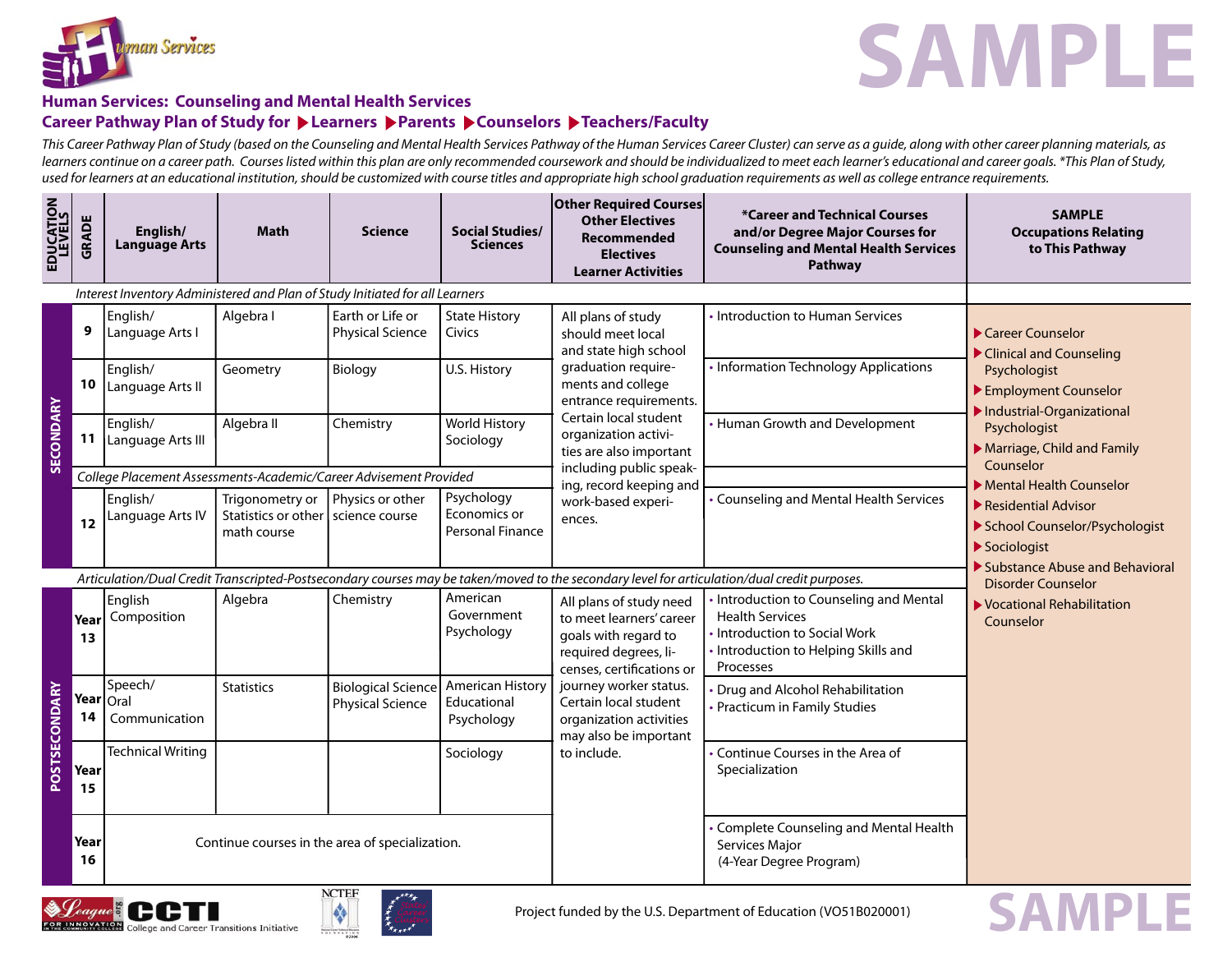| EDUCATION<br>LEVELS | ă             | English/<br><b>Language Arts</b>                | <b>Math</b> | <b>Science</b> | Social Studies/<br><b>Sciences</b> | <b>Other Required Courses</b><br><b>Other Electives</b><br>Recommended<br><b>Electives</b><br><b>Learner Activities</b>                                                                                                | <b>*Career and Technical Courses</b><br>and/or Degree Major Courses for<br><b>Counseling and Mental Health Services</b><br>Pathway | <b>SAMPLE</b><br><b>Occupations Relating</b><br>to This Pathway |
|---------------------|---------------|-------------------------------------------------|-------------|----------------|------------------------------------|------------------------------------------------------------------------------------------------------------------------------------------------------------------------------------------------------------------------|------------------------------------------------------------------------------------------------------------------------------------|-----------------------------------------------------------------|
|                     | Year<br>$16+$ | Continue courses in the area of specialization. |             |                |                                    | • Professional and Ethical Issues<br>• Assessment and Appraisal<br>• Theories of Counseling and Mental Health  <br>• Practices in Counseling and Mental Health<br>• Advanced Skills in Counseling and Mental<br>Health |                                                                                                                                    |                                                                 |



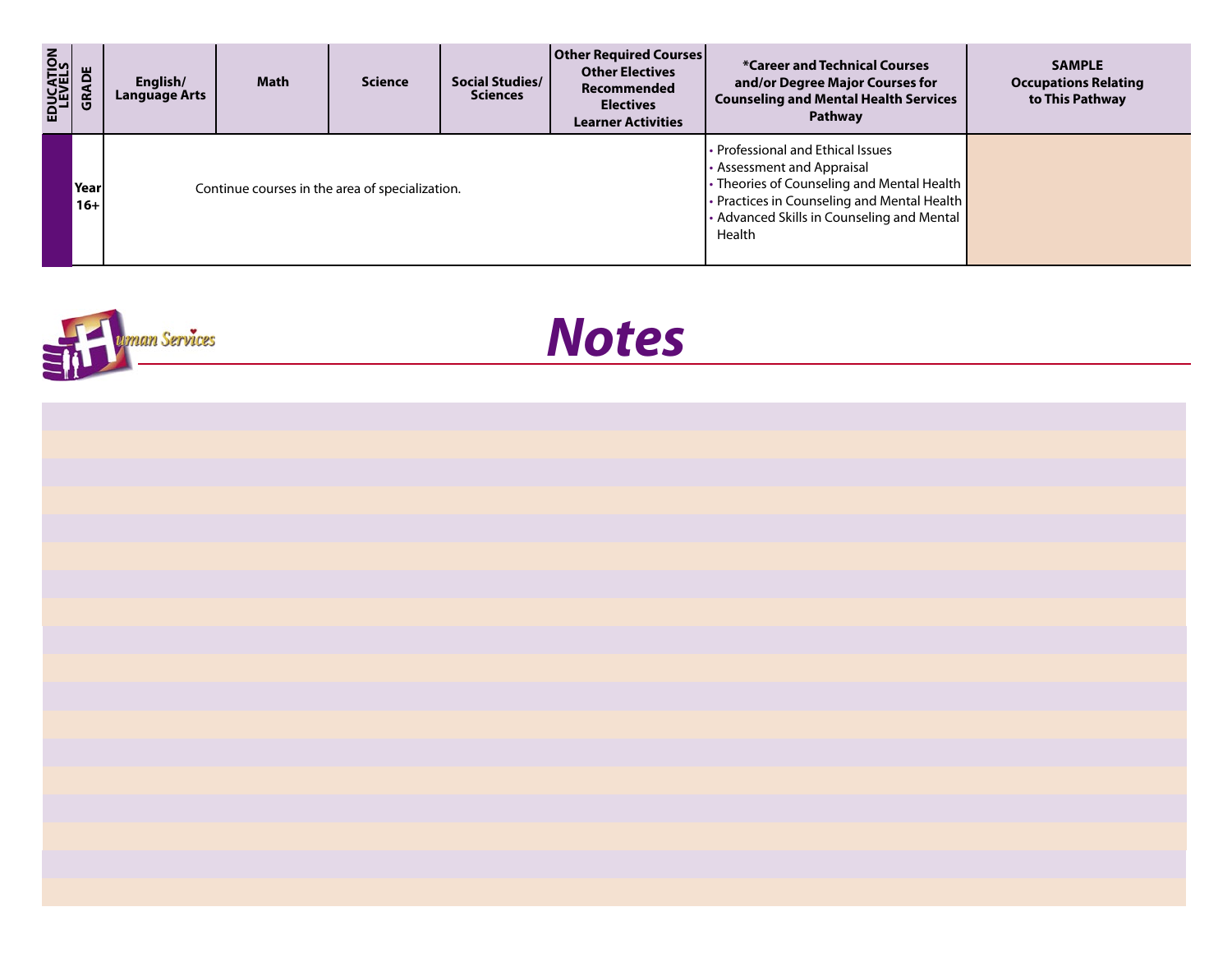**Human Services: Counseling and Mental Health Services** Tips for Creating a Career Pathway Plan of Study for **Depect on Administrators Administrators A** Counselors Deachers/Faculty **SAMPLE**

# **Creating Your Institution's Own Instructional Plan of Study**

**With a team of partners (secondary/postsecondary teachers and faculty, counselors, business/industry representatives, instructional leaders, and administrators), use the following steps to develop your own scope and sequence of career and technical courses as well as degree major courses for your institution's plan of study.**

- Crosswalk the Cluster Foundation Knowledge and Skills (available at **http://www.careerclusters.org/goto.cfm?id=91**) to the content of your existing secondary and postsecondary programs/courses. **1**
- Crosswalk the Pathway Knowledge and Skills (available at **http://www.careerclusters.org/goto.cfm?id=47**) to the content of your existing secondary/postsecondary programs and courses. **2**
- Based on the crosswalks in steps 1 and 2, determine which existing programs/courses would adequately align to (cover) the knowledge and skills. These programs/courses would be revised to tighten up any alignment weaknesses and would become a part of a sequence of courses to address this pathway. **3**
- Based on the crosswalks in steps 1 and 2, determine what new courses need to be added to address any alignment weaknesses. **4**
- Sequence the **content** and **learner outcomes** of the existing programs/courses identified in step 3 and new courses identified in step 4 into a course sequence leading to preparation for all occupations within this pathway. (See list of occupations on page 1 of this document.) **5**
- The goal of this process would be a series of courses and their descriptions. The names of these courses would be inserted into the Career and Technical Courses column on the Plan of Study on page 1 of this document. **6**
- Below is a **sample result** of steps 1-6, and these course titles are inserted into the Plan of Study on page 1 of this document. **7**
- Crosswalk your state academic standards and applicable national standards (e.g., for mathematics, science, history, language arts, etc.) to the sequence of courses formulated in step 6. **8**

# **SAMPLE**